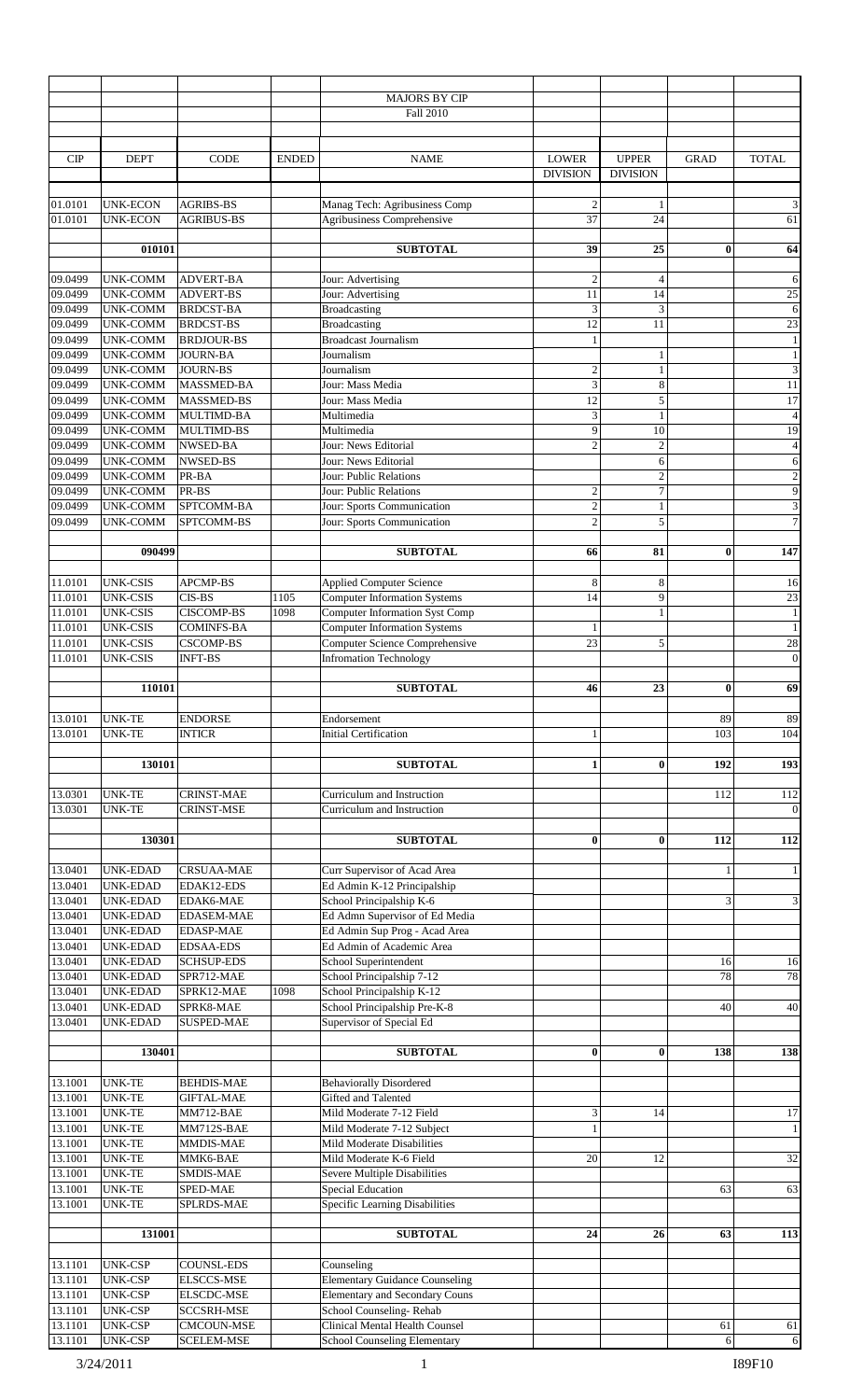|                                          |                                                                      |                                                            |              | <b>MAJORS BY CIP</b><br>Fall 2010                                                                                   |                                 |                                 |                      |                                     |
|------------------------------------------|----------------------------------------------------------------------|------------------------------------------------------------|--------------|---------------------------------------------------------------------------------------------------------------------|---------------------------------|---------------------------------|----------------------|-------------------------------------|
| CIP                                      | <b>DEPT</b>                                                          | <b>CODE</b>                                                | <b>ENDED</b> | <b>NAME</b>                                                                                                         | <b>LOWER</b><br><b>DIVISION</b> | <b>UPPER</b><br><b>DIVISION</b> | <b>GRAD</b>          | <b>TOTAL</b>                        |
| 13.1101<br>13.1101<br>13.1101<br>13.1101 | <b>UNK-CSP</b><br><b>UNK-CSP</b><br><b>UNK-CSP</b><br><b>UNK-CSP</b> | <b>SCHPSY-EDS</b><br>SCSEC-MSE<br>SCSTAF-MSE<br>SDSCCS-MSE | 1098         | School Psychology<br>School Counseling Secondary<br>School Counsel Student Affairs<br>Secondary Guidance Counseling |                                 |                                 | 44<br>17<br>15       | $44\,$<br>$17\,$<br>15              |
|                                          |                                                                      |                                                            |              |                                                                                                                     |                                 |                                 |                      |                                     |
|                                          | 131101                                                               |                                                            |              | <b>SUBTOTAL</b>                                                                                                     | $\bf{0}$                        | $\bf{0}$                        | 143                  | 143                                 |
| 13.1202<br>13.1202<br>13.1202            | <b>UNK-TE</b><br><b>UNK-TE</b><br><b>UNK-TE</b>                      | <b>ECED-MAE</b><br><b>ECSPED-MAE</b><br><b>ECUNI-BAE</b>   |              | Early Childhood Education<br>Early Childhood Special Ed<br>Early Childhood Unified Field                            | 34                              | 30                              | $\mathbf{1}$         | $\mathbf{1}$<br>64                  |
| 13.1202                                  | <b>UNK-TE</b>                                                        | <b>ELED-BAE</b>                                            |              | Elementary Education Field K-6                                                                                      | 188                             | 198                             |                      | 386                                 |
| 13.1202<br>13.1202                       | <b>UNK-TE</b><br><b>UNK-TE</b>                                       | ELEDSP-MAE<br>ELR712-MAE                                   |              | <b>ELED</b> Spec<br>El Ed Reading Spec 7-12                                                                         |                                 |                                 |                      |                                     |
| 13.1202                                  | <b>UNK-TE</b>                                                        | ELRK12-MAE                                                 |              | El EdReading Spec K-12                                                                                              |                                 |                                 | $\mathbf{1}$         | $\mathbf{1}$                        |
| 13.1202                                  | <b>UNK-TE</b>                                                        | ELRK6-MAE                                                  |              | El Ed Reading Spec K-6                                                                                              |                                 |                                 |                      |                                     |
| 13.1202<br>13.1202                       | <b>UNK-TE</b><br><b>UNK-TE</b>                                       | MIDED-MSE<br>MIDGRD-BAE                                    |              | Middle School Education- MSE<br>Middle Grades Field                                                                 | 14                              | 23                              | $\mathbf{1}$         | $\,1\,$<br>37                       |
| 13.1202                                  | <b>UNK-TE</b>                                                        | MIDGRD-BSE                                                 |              | Middle Grades Field                                                                                                 | 3                               | 12                              |                      | 15                                  |
| 13.1202                                  | <b>UNK-TE</b>                                                        | MIDSCL-MAE                                                 |              | Middle School                                                                                                       |                                 |                                 |                      |                                     |
| 13.1202                                  | <b>UNK-TE</b>                                                        | RDPK12-MAE                                                 |              | Reading PK-12                                                                                                       |                                 |                                 | 56                   | 56                                  |
|                                          | 131202                                                               |                                                            |              | <b>SUBTOTAL</b>                                                                                                     | 239                             | 263                             | 59                   | 561                                 |
| 13.1303                                  | <b>UNK-BSED</b>                                                      | <b>BESPPT-MSE</b>                                          |              | Bus Ed Spec Prof Teacher                                                                                            |                                 |                                 |                      |                                     |
| 13.1303<br>13.1303                       | UNK-BSED<br>UNK-BSED                                                 | <b>BSAD-MSE</b><br><b>BT-MSE</b>                           |              | <b>Business Spec Acad Discipline</b><br><b>Business and Technology</b>                                              |                                 |                                 |                      |                                     |
| 13.1303                                  | <b>UNK-BSED</b>                                                      | BUS712-BAE                                                 |              | <b>Business 7-12 Subject</b>                                                                                        | 9                               |                                 |                      | $10\,$                              |
| 13.1303                                  | <b>UNK-BSED</b>                                                      | MRK712-BAE                                                 |              | Marketing Education 7-12                                                                                            |                                 |                                 |                      |                                     |
| 13.1303                                  | UNK-BSED                                                             | VBE712-BAE                                                 |              | <b>Vocational Business 7-12 Field</b>                                                                               | 5                               | 8                               |                      | 13                                  |
| 13.1303                                  | UNK-BSED                                                             | VGDCSL-MSE                                                 |              | <b>Vocational Guidance Counseling</b>                                                                               |                                 |                                 |                      |                                     |
| 13.1303<br>13.1303                       | <b>UNK-BSED</b><br><b>UNK-BSED</b>                                   | <b>VOEDAD-MSE</b><br>VOEDAG-MSE                            |              | Vo Ed Academic Discipline<br>Voc Ed Prof Tch- Agriculture                                                           |                                 |                                 |                      |                                     |
| 13.1303                                  | <b>UNK-BSED</b>                                                      | <b>VOEDBE-MSE</b>                                          |              | Voc Ed Prf Tch-Business Ed                                                                                          |                                 |                                 |                      |                                     |
| 13.1303                                  | <b>UNK-BSED</b>                                                      | <b>VOEDFS-MSE</b>                                          |              | Vocational Ed Prof Teach- FCSC                                                                                      |                                 |                                 |                      |                                     |
| 13.1303                                  | UNK-BSED                                                             | VOEDPT-MSE                                                 |              | <b>Vocational Distributive Educ</b>                                                                                 |                                 |                                 |                      |                                     |
| 13.1303<br>13.1303                       | <b>UNK-BSED</b><br><b>UNK-BSED</b>                                   | <b>VOEDSN-MSE</b><br><b>VOEDTI-MSE</b>                     |              | Voc Ed Prof Tch- Voc Spc Needs<br>Voc Ed Prf Tch-Trd and Ind Ed                                                     |                                 |                                 |                      |                                     |
|                                          | 131303                                                               |                                                            |              | <b>SUBTOTAL</b>                                                                                                     | 14                              | 9                               | $\bf{0}$             | 23                                  |
| 13.1314                                  | <b>UNK-PEREC</b>                                                     | ADPTPE-MAE                                                 |              | <b>Adapted Physical Education</b>                                                                                   |                                 |                                 |                      |                                     |
| 13.1314                                  | UNK-PEREC                                                            | <b>EXSCICP-BS</b>                                          | 1078         | <b>Exercise Science Comprehensive</b>                                                                               | $\sqrt{2}$                      | 24                              |                      | 26                                  |
| 13.1314                                  | <b>UNK-PEREC</b>                                                     | HED712-BAE                                                 |              | Health Education 7-12 Subject                                                                                       |                                 | 1                               |                      | $\mathbf{1}$                        |
| 13.1314<br>13.1314                       | UNK-PEREC<br>UNK-PEREC                                               | HPEK12-BAE<br><b>PE-712-BAE</b>                            |              | Health and PE K-12 Field<br>Physical Education 7-12 Subj                                                            | 46<br>14                        | 62<br>8                         |                      | 108<br>$22\,$                       |
| 13.1314                                  | <b>UNK-PEREC</b>                                                     | PEACD-MAE                                                  |              | PE- Academic Option                                                                                                 |                                 |                                 |                      |                                     |
| 13.1314                                  | UNK-PEREC                                                            | PECOMP-BS                                                  |              | Physical Education Comp                                                                                             |                                 | 3                               |                      | $\mathfrak z$                       |
| 13.1314                                  | UNK-PEREC                                                            | PEEXSC-MAE                                                 |              | Physical Education Exer Sci                                                                                         |                                 |                                 | $\tau$               | $\overline{7}$                      |
| 13.1314                                  | <b>UNK-PEREC</b>                                                     | PEK6-BAE                                                   |              | Physical Education K-6 Subject                                                                                      | $\mathbf{1}$                    |                                 |                      | $\mathbf{1}$                        |
| 13.1314<br>13.1314                       | UNK-PEREC<br>UNK-PEREC                                               | PE-MAE<br>PEMSTR-MAE                                       |              | Physical Education<br>PE Master Teacher                                                                             |                                 |                                 | 12<br>$\overline{3}$ | $12\,$<br>$\ensuremath{\mathbf{3}}$ |
| 13.1314                                  | UNK-PEREC                                                            | PETHES-MAE                                                 |              | PE Thesis Option                                                                                                    |                                 |                                 |                      |                                     |
| 13.1314                                  | <b>UNK-PEREC</b>                                                     | SUPPE-MAE                                                  |              | <b>Supervisor Physical Education</b>                                                                                |                                 |                                 |                      |                                     |
|                                          |                                                                      |                                                            |              |                                                                                                                     |                                 |                                 |                      |                                     |
|                                          | 131314                                                               |                                                            |              | <b>SUBTOTAL</b>                                                                                                     | 63                              | 98                              | 22                   | 183                                 |
| 13.1316                                  | UNK-BIOL                                                             | <b>SCIED-MSE</b>                                           |              | Science Education                                                                                                   |                                 |                                 | 5                    | $\sqrt{5}$                          |
| 13.1316                                  | UNK-BIOL                                                             | SCIMTH-MSE                                                 |              | <b>Science Math Education</b>                                                                                       |                                 |                                 | $\mathbf{1}$         | $1\vert$                            |
|                                          | 131316                                                               |                                                            |              | <b>SUBTOTAL</b>                                                                                                     | $\bf{0}$                        | $\bf{0}$                        | 6                    | 6                                   |
|                                          |                                                                      |                                                            |              |                                                                                                                     |                                 |                                 |                      |                                     |
| 13.1399                                  | <b>UNK-TE</b>                                                        | <b>EDTECH-MSE</b>                                          |              | <b>Educational Technology</b>                                                                                       |                                 |                                 |                      |                                     |
| 13.1399                                  | <b>UNK-TE</b>                                                        | <b>INTECH-MSE</b>                                          |              | <b>Instructional Technology</b>                                                                                     |                                 |                                 | 86                   | 86                                  |
| 13.1399                                  | <b>UNK-TE</b>                                                        | <b>ITEC-MAE</b>                                            |              | ITEC Prof Tch with Tech Ed Spc                                                                                      |                                 |                                 |                      |                                     |
|                                          | 131399                                                               |                                                            |              | <b>SUBTOTAL</b>                                                                                                     | $\bf{0}$                        | $\bf{0}$                        | 86                   | 86                                  |
|                                          |                                                                      |                                                            |              |                                                                                                                     |                                 |                                 |                      |                                     |
| 16.0501                                  | <b>UNK-GERM</b>                                                      | GER712-BAE                                                 |              | German 7-12 Subject                                                                                                 |                                 |                                 |                      |                                     |
| 16.0501<br>16.0501                       | <b>UNK-GERM</b><br><b>UNK-GERM</b>                                   | <b>GERMAN-BA</b><br><b>GERMAN-MAE</b>                      |              | German<br>German Education                                                                                          | $\overline{c}$                  | $\mathfrak{2}$                  |                      | $\overline{4}$                      |
| 16.0501                                  | <b>UNK-GERM</b>                                                      | <b>GERMTR-BA</b>                                           |              | German Translation and Interp                                                                                       |                                 |                                 |                      |                                     |
|                                          |                                                                      |                                                            |              |                                                                                                                     |                                 |                                 |                      |                                     |
|                                          | 160501                                                               |                                                            |              | <b>SUBTOTAL</b>                                                                                                     | $\overline{\mathbf{c}}$         | $\boldsymbol{2}$                | $\bf{0}$             | $\overline{\mathbf{4}}$             |
|                                          |                                                                      |                                                            |              |                                                                                                                     |                                 |                                 |                      |                                     |
| 16.0901<br>16.0901                       | UNK-FREN<br><b>UNK-FREN</b>                                          | FRENCH-BA<br>FRENCH-MAE                                    |              | French<br>French Education                                                                                          | 2                               | 1                               |                      | 3                                   |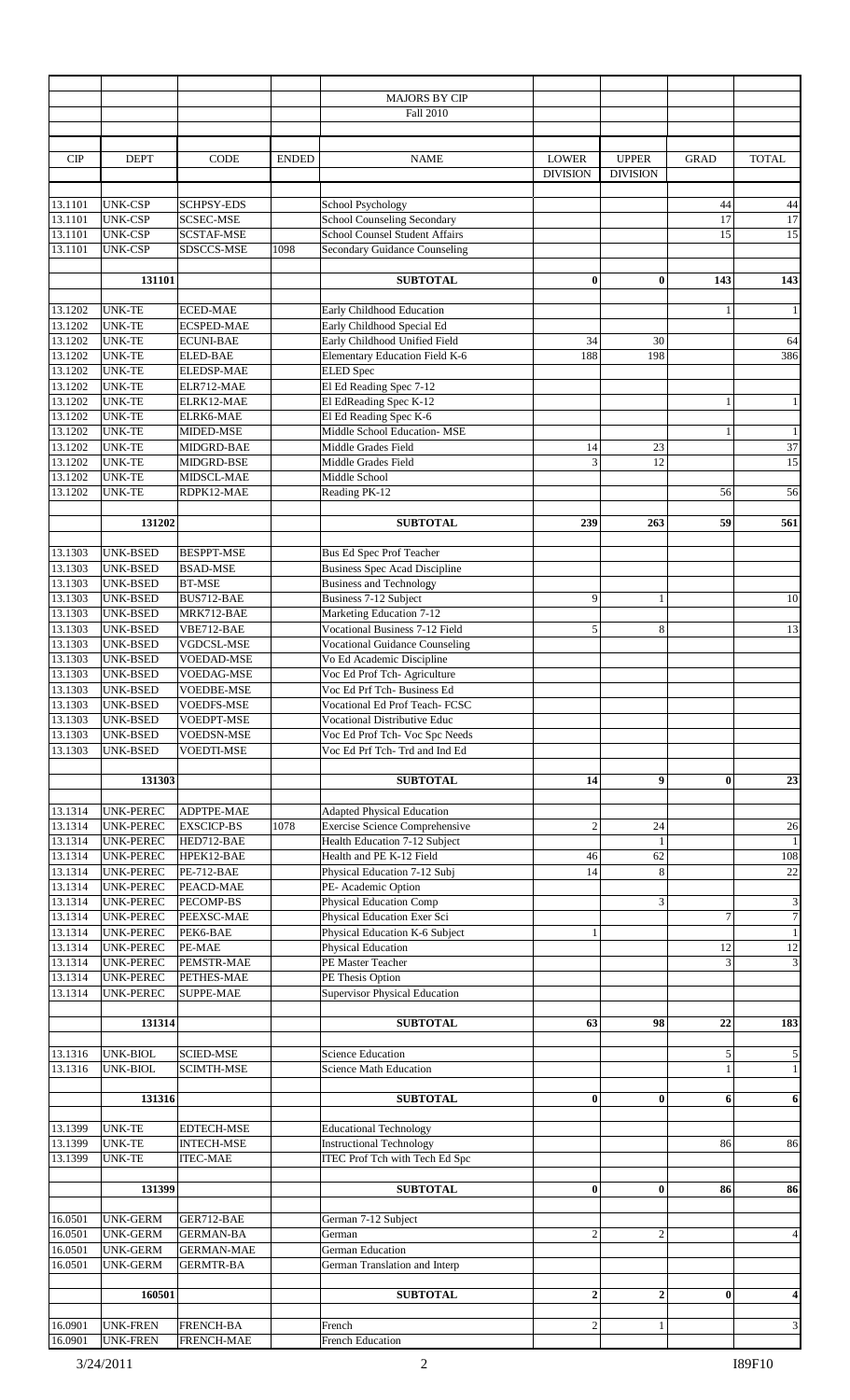|                    |                                      |                                       |              | <b>MAJORS BY CIP</b><br>Fall 2010                           |                                   |                                 |             |                                   |
|--------------------|--------------------------------------|---------------------------------------|--------------|-------------------------------------------------------------|-----------------------------------|---------------------------------|-------------|-----------------------------------|
|                    |                                      |                                       |              |                                                             |                                   |                                 |             |                                   |
| CIP                | <b>DEPT</b>                          | <b>CODE</b>                           | <b>ENDED</b> | <b>NAME</b>                                                 | <b>LOWER</b><br><b>DIVISION</b>   | <b>UPPER</b><br><b>DIVISION</b> | <b>GRAD</b> | <b>TOTAL</b>                      |
| 16.0901<br>16.0901 | <b>UNK-FREN</b><br><b>UNK-FREN</b>   | FRN712-BAE<br>FRN712-BAE              |              | French 7-12 Subject<br>French 7-12 Subject                  | 1                                 |                                 |             | $\sqrt{2}$                        |
|                    | 160901                               |                                       |              | <b>SUBTOTAL</b>                                             | 3                                 | $\overline{2}$                  | $\bf{0}$    | 5                                 |
|                    |                                      |                                       |              |                                                             |                                   |                                 |             |                                   |
| 16.0905            | <b>UNK-SPAN</b>                      | <b>ESL-BAE</b>                        |              | English as a Second Lang Subj                               | $\ensuremath{\mathbf{3}}$         | 5                               |             | $\,$ 8 $\,$                       |
| 16.0905            | <b>UNK-SPAN</b><br><b>UNK-SPAN</b>   | SPANISH-BA<br>SPAN-MAE                |              | Spanish<br><b>Spanish Education</b>                         | $\boldsymbol{7}$                  | 5                               |             | 12                                |
| 16.0905<br>16.0905 | <b>UNK-SPAN</b>                      | SPANTR-BA                             |              | Spanish Trans and Interp                                    | 9                                 | $\overline{4}$                  | 3           | $\mathfrak{Z}$<br>$\overline{13}$ |
| 16.0905            | <b>UNK-SPAN</b>                      | SPN712-BAE                            |              | Spanish 7-12 Subject                                        | 11                                | 5                               |             | 16                                |
| 16.0905            | <b>UNK-SPAN</b>                      | SPSPAD-MAE                            |              | Spanish Spec-Acad Discipline                                |                                   |                                 |             |                                   |
|                    |                                      |                                       |              |                                                             |                                   |                                 |             |                                   |
|                    | 160905                               |                                       |              | <b>SUBTOTAL</b>                                             | 30                                | 19                              | 3           | 52                                |
| 19.0499            | <b>UNK-FSID</b>                      | <b>FSTDS-BS</b>                       |              | <b>Family Studies</b>                                       | 24                                | 65                              |             | 89                                |
| 19.0499            | <b>UNK-FSID</b>                      | <b>INTDS-BS</b>                       |              | Interior Design Comprehensive                               | 15                                | 30                              |             | 45                                |
|                    | 190499                               |                                       |              | <b>SUBTOTAL</b>                                             | 39                                | 95                              | $\bf{0}$    | 134                               |
|                    |                                      |                                       |              |                                                             |                                   |                                 |             |                                   |
| 23.0101            | <b>UNK-ENG</b>                       | ENG712-BAE                            |              | English 7-12 Subject                                        | 23                                | 14                              |             | 37                                |
| 23.0101            | <b>UNK-ENG</b>                       | <b>ENGAD-MAE</b>                      |              | English Spec- Acad Discipline                               |                                   |                                 |             |                                   |
| 23.0101<br>23.0101 | <b>UNK-ENG</b><br><b>UNK-ENG</b>     | ENGLISH-BA<br><b>ENGLISH-MA</b>       |              | English<br>English                                          | 22                                | 16                              | 15          | 38<br>15                          |
| 23.0101            | <b>UNK-ENG</b>                       | <b>ENGSPT-MAE</b>                     |              | <b>English Spec-Prof Teaching</b>                           |                                   |                                 |             |                                   |
| 23.0101            | <b>UNK-ENG</b>                       | <b>ENGWRIT-BA</b>                     |              | <b>English Writing</b>                                      | $\,$ 8 $\,$                       | $\overline{4}$                  |             | $\overline{12}$                   |
| 23.0101            | <b>UNK-ENG</b>                       | LAR712-BAE                            |              | Language Arts 7-12 Field                                    | 15                                | 20                              |             | 35                                |
| 23.0101            | <b>UNK-ENG</b>                       | WRTG-MFA                              |              | Writing                                                     |                                   |                                 | 16          | 16                                |
|                    | 230101                               |                                       |              | <b>SUBTOTAL</b>                                             | 68                                | 54                              | 31          | 153                               |
|                    |                                      |                                       |              |                                                             |                                   |                                 |             |                                   |
| 23.1304            | <b>UNK-SPCH</b>                      | ORGCOMM-BS                            |              | Org Comm Comprehensive                                      | 16                                | 36                              |             | 52                                |
| 23.1304            | <b>UNK-SPCH</b>                      | SPC712-BAE                            |              | Speech Communication 7-12 Sub                               |                                   | $\overline{c}$                  |             | $\boldsymbol{2}$                  |
| 23.1304<br>23.1304 | <b>UNK-SPCH</b><br><b>UNK-SPCH</b>   | SPCHCOM-BA<br>SPCHCOM-BS              |              | Speech Communication<br>Speech Communication                |                                   | 1<br>1                          |             | $\,1$<br>$\frac{1}{2}$            |
| 23.1304            | <b>UNK-SPCH</b>                      | SPSAD-MAE                             |              | Speech Comm Spec-Acad Dscp                                  |                                   |                                 |             |                                   |
| 23.1304            | <b>UNK-SPCH</b>                      | SPSPT-MAE                             |              | Speech Comm Spec- Prof Tch                                  |                                   |                                 |             |                                   |
|                    |                                      |                                       |              |                                                             |                                   |                                 |             |                                   |
|                    | 231304                               |                                       |              | <b>SUBTOTAL</b>                                             | 16                                | 40                              | $\bf{0}$    | 56                                |
| 24.0102            | <b>UNK</b>                           | DECIDING-U                            |              | Deciding                                                    | 240                               | 13                              |             | 253                               |
| 24.0102            | <b>UNK</b>                           | NONDEGREE                             |              | Non-Degree                                                  | 278                               | 60                              |             | 338                               |
| 24.0102            | <b>UNK</b>                           | NONDEGR-G                             |              | <b>Graduate Non-Degree</b>                                  |                                   |                                 | 294         | 294                               |
| 24.0102<br>24.0102 | <b>UNK</b><br><b>UNK-CFAH</b>        | <b>PREMASTER</b><br><b>GSARTS-BGS</b> |              | Pre-Masters Course Work<br><b>General Studies</b>           |                                   | $\overline{2}$                  | 21          | $\overline{21}$<br>$\sqrt{2}$     |
| 24.0102            | <b>UNK-CNSS</b>                      | <b>GENSTD-BGS</b>                     |              | <b>General Studies</b>                                      | 8                                 | $\overline{c}$                  |             | 10                                |
| 24.0102            | <b>UNK-CNSS</b>                      | GSSCI-BGS                             |              | <b>General Studies</b>                                      |                                   | 6                               |             | 6                                 |
|                    | 240102                               |                                       |              | <b>SUBTOTAL</b>                                             | 526                               | 83                              | 315         | 924                               |
|                    |                                      |                                       |              |                                                             |                                   |                                 |             |                                   |
| 26.0101            | <b>UNK-BIOL</b>                      | BIO712-BSE                            |              | Biology 7-12 Subject                                        | 5                                 | 12                              |             | 17                                |
| 26.0101            | <b>UNK-BIOL</b>                      | <b>BIOAD-MSE</b>                      |              | <b>Biology Spec-Acad Discipline</b>                         |                                   |                                 |             |                                   |
| 26.0101<br>26.0101 | UNK-BIOL<br><b>UNK-BIOL</b>          | <b>BIOCOMP-BS</b><br><b>BIOL-BA</b>   |              | <b>Biology Comprehensive</b><br>Biology                     | 71                                | 42                              |             | 113                               |
| 26.0101            | UNK-BIOL                             | <b>BIOL-BS</b>                        |              | Biology                                                     | 22                                | 20                              |             | 42                                |
| 26.0101            | UNK-BIOL                             | <b>BIOLOGY-MS</b>                     |              | <b>Biology</b>                                              |                                   |                                 | 41          | $41\,$                            |
| 26.0101            | UNK-BIOL                             | <b>BIOLONL-MS</b>                     |              | <b>Biology Online</b>                                       |                                   |                                 | 194         | 194                               |
| 26.0101<br>26.0101 | UNK-BIOL<br>UNK-BIOL                 | <b>BIOPT-MSE</b><br>MOLBIOC-BS        |              | <b>Biology Spec-Prof Teaching</b><br>Molecular Biology Comp | $\,8\,$                           |                                 |             | $\,$ 8 $\,$                       |
|                    |                                      |                                       |              |                                                             |                                   |                                 |             |                                   |
|                    | 260101                               |                                       |              | <b>SUBTOTAL</b>                                             | 106                               | 74                              | 235         | 415                               |
| 27.0101            | <b>UNK-MATH</b>                      | MA712F-BSE                            |              | Mathematics 7-12 Field                                      | 12                                | $\overline{7}$                  |             | 19                                |
| 27.0101            | <b>UNK-MATH</b>                      | MA712S-BSE                            |              | Mathematics 7-12 Subject                                    | 17                                | 12                              |             | 29                                |
| 27.0101            | <b>UNK-MATH</b>                      | MATH-BA                               |              | Mathematics                                                 | $\mathbf{1}$<br>$\boldsymbol{7}$  |                                 |             | $\mathbf{1}$<br>12                |
| 27.0101<br>27.0101 | <b>UNK-MATH</b><br><b>UNK-MATH</b>   | MATH-BS<br>MATHCMP-BS                 |              | Mathematics<br>Mathematics Comprehensive                    | $\overline{2}$                    | 5<br>$\mathbf{1}$               |             | $\overline{\mathbf{3}}$           |
| 27.0101            | <b>UNK-MATH</b>                      | MATHED-MSE                            |              | <b>Mathematics Education</b>                                |                                   |                                 |             |                                   |
| 27.0101            | <b>UNK-MATH</b>                      | MATHSP-MSE                            |              | Math Spec- Academic Discipline                              |                                   |                                 |             |                                   |
|                    | 270101                               |                                       |              | <b>SUBTOTAL</b>                                             | 39                                | 25                              | $\bf{0}$    | 64                                |
|                    |                                      |                                       |              |                                                             |                                   |                                 |             |                                   |
| 31.0101            | <b>UNK-PEREC</b>                     | ATHLTRN-BS                            |              | Athletic Training Comp                                      | 52                                | 10                              |             | 62                                |
| 31.0101            | UNK-PEREC                            | <b>EXFITWL-BS</b>                     |              | Exer Sci Fit and Wellnes Comp                               | 31                                | 16                              |             | 47                                |
| 31.0101<br>31.0101 | <b>UNK-PEREC</b><br><b>UNK-PEREC</b> | <b>EXSCI-BS</b><br><b>RECMNGT-BS</b>  |              | <b>Exercise Science</b><br><b>Recreation Management</b>     | 55<br>$\ensuremath{\mathfrak{Z}}$ | 63<br>$\overline{4}$            |             | 118<br>$\overline{7}$             |
| 31.0101            | <b>UNK-PEREC</b>                     | REPATO-BS                             |              | Rec Park Tourism Manag Comp                                 | $\overline{21}$                   | $\overline{35}$                 |             | 56                                |
|                    |                                      |                                       |              |                                                             |                                   |                                 |             |                                   |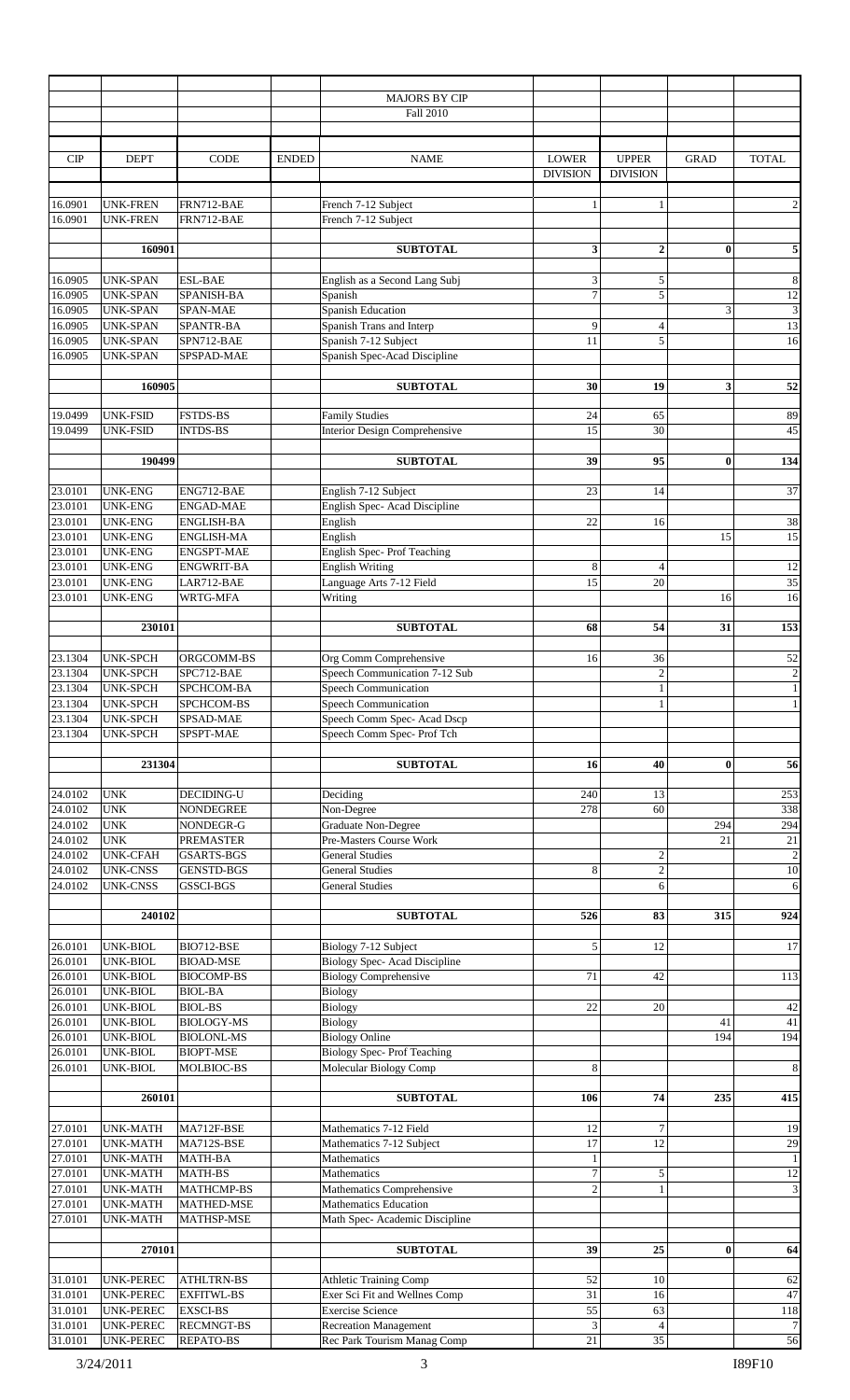|                    |                  |                   |              | <b>MAJORS BY CIP</b>           |                                 |                  |             |                             |
|--------------------|------------------|-------------------|--------------|--------------------------------|---------------------------------|------------------|-------------|-----------------------------|
|                    |                  |                   |              | Fall 2010                      |                                 |                  |             |                             |
|                    |                  |                   |              |                                |                                 |                  |             |                             |
|                    |                  |                   |              |                                |                                 |                  |             |                             |
| CIP                | <b>DEPT</b>      | CODE              | <b>ENDED</b> | <b>NAME</b>                    | <b>LOWER</b>                    | <b>UPPER</b>     | <b>GRAD</b> | <b>TOTAL</b>                |
|                    |                  |                   |              |                                | <b>DIVISION</b>                 | <b>DIVISION</b>  |             |                             |
|                    |                  |                   |              |                                |                                 |                  |             |                             |
|                    | 310101           |                   |              | <b>SUBTOTAL</b>                | 162                             | 128              | $\bf{0}$    | 290                         |
|                    |                  |                   |              |                                |                                 |                  |             |                             |
| 31.0504            | <b>UNK-PEREC</b> | SPTADMC-BS        |              | Sports Administration Comp     | 10                              | 17               |             | 27                          |
| 31.0504            | <b>UNK-PEREC</b> | SPTADMN-BS        |              | Sports Administration          | 27                              | 20               |             | 47                          |
|                    |                  |                   |              |                                |                                 |                  |             |                             |
|                    | 310504           |                   |              | <b>SUBTOTAL</b>                | 37                              | 37               | $\bf{0}$    | 74                          |
|                    |                  |                   |              |                                |                                 |                  |             |                             |
| 38.0101            | UNK-PHIL         | PHIL-BA           |              | Philosophy                     | $\mathfrak{Z}$                  | $\mathfrak{Z}$   |             | 6                           |
|                    |                  |                   |              |                                |                                 |                  |             |                             |
|                    | 380101           |                   |              | <b>SUBTOTAL</b>                | 3                               | 3                | $\bf{0}$    | 6                           |
|                    |                  |                   |              |                                |                                 |                  |             |                             |
| 40.0501            | <b>UNK-CHEM</b>  | <b>CHEM-BA</b>    |              | Chemistry                      | $\mathbf{1}$                    | $\mathbf{2}$     |             | $\ensuremath{\mathfrak{Z}}$ |
| 40.0501            | <b>UNK-CHEM</b>  | CHEM-BS           |              | Chemistry                      | $\overline{4}$                  |                  |             | $\overline{4}$              |
| 40.0501            | <b>UNK-CHEM</b>  | CHM712-BSE        |              | Chemistry 7-12 Subject         | 3                               |                  |             | $\overline{3}$              |
| 40.0501            | <b>UNK-CHEM</b>  | CHMCOMP-BS        |              | <b>Chemistry Comprehensive</b> | 23                              | 14               |             | 37                          |
| 40.0501            | <b>UNK-CHEM</b>  | PROCHEM-BS        |              | Professional Chemist Comp      | $\mathbf{1}$                    | $\overline{7}$   |             | $\bf 8$                     |
|                    |                  |                   |              |                                |                                 |                  |             |                             |
|                    | 400501           |                   |              | <b>SUBTOTAL</b>                | 32                              | 23               | $\bf{0}$    | 55                          |
|                    | <b>UNK-PHYS</b>  | <b>ENGINEER</b>   |              |                                |                                 |                  |             |                             |
| 40.0801<br>40.0801 | <b>UNK-PHYS</b>  | <b>METEOR</b>     |              | Engineering<br>Meteorology     | 11<br>$\ensuremath{\mathbf{3}}$ | 1                |             | 12<br>$\overline{3}$        |
| 40.0801            | <b>UNK-PHYS</b>  | PHS712-BSE        |              | Physical Science 7-12 Field    | $\overline{\mathbf{3}}$         | 6                |             | $\overline{9}$              |
| 40.0801            | <b>UNK-PHYS</b>  | PHY712-BSE        |              | Physics 7-12 Subject           | $\sqrt{2}$                      | $\overline{2}$   |             | $\overline{4}$              |
| 40.0801            | <b>UNK-PHYS</b>  | PHYCOMP-BS        |              | Physics Comprehensive          | $\overline{c}$                  | 5                |             | $\overline{7}$              |
| 40.0801            | <b>UNK-PHYS</b>  | PHYS-BA           |              | Physics                        |                                 |                  |             |                             |
| 40.0801            | <b>UNK-PHYS</b>  | PHYS-BS           |              | Physics                        | $\overline{4}$                  | 4                |             | $\,$ 8 $\,$                 |
| 40.0801            | <b>UNK-PHYS</b>  | PHYSCI-BA         |              | Physical Science               |                                 |                  |             |                             |
| 40.0801            | <b>UNK-PHYS</b>  | PHYSCI-BS         |              | <b>Physical Science</b>        |                                 | $\overline{2}$   |             | $\sqrt{2}$                  |
|                    |                  |                   |              |                                |                                 |                  |             |                             |
|                    | 400801           |                   |              | <b>SUBTOTAL</b>                | 25                              | 20               | $\bf{0}$    | 45                          |
|                    |                  |                   |              |                                |                                 |                  |             |                             |
| 42.0101            | UNK-PSY          | PSY712-BAE        |              | Psychology 7-12 Subject        | $\mathfrak{Z}$                  | $\mathfrak{Z}$   |             | 6                           |
| 42.0101            | <b>UNK-PSY</b>   | PSYBIOL-BS        |              | Psychobiology                  | $\,8\,$                         | 17               |             | $25\,$                      |
| 42.0101            | <b>UNK-PSY</b>   | PSYCH-BA          |              | Psychology                     | 5                               | $\,8\,$          |             | 13                          |
| 42.0101            | UNK-PSY          | PSYCH-BS          |              | Psychology                     | 78                              | 50               |             | 128                         |
| 42.0101            | <b>UNK-PSY</b>   | PSYCOMP-BS        |              | Psychology Comprehensive       | 9                               | 11               |             | 20                          |
|                    |                  |                   |              |                                |                                 |                  |             |                             |
|                    | 420101           |                   |              | <b>SUBTOTAL</b>                | 103                             | 89               | $\bf{0}$    | 192                         |
|                    |                  |                   |              |                                |                                 |                  |             |                             |
| 43.0104            | <b>UNK-CJUS</b>  | $CJ-BS$           |              | Criminal Justice               | 80                              | 38               |             | 118                         |
| 43.0104            | <b>UNK-CJUS</b>  | CJCOMP-BS         |              | Criminal Justice Comprehensive | 24                              | 38               |             | 62                          |
|                    |                  |                   |              | <b>SUBTOTAL</b>                | 104                             | 76               | $\bf{0}$    |                             |
|                    | 430104           |                   |              |                                |                                 |                  |             | <b>180</b>                  |
| 44.0701            | <b>UNK-SOWK</b>  | <b>SOCWKC-BS</b>  |              | Social Work Comprehensive      | 82                              | 61               |             | 143                         |
|                    |                  |                   |              |                                |                                 |                  |             |                             |
|                    | 440701           |                   |              | <b>SUBTOTAL</b>                | 82                              | 61               | $\bf{0}$    | 143                         |
|                    |                  |                   |              |                                |                                 |                  |             |                             |
| 45.0601            | <b>UNK-ECON</b>  | <b>BSECON-BS</b>  |              | <b>Business Economics Comp</b> | 6                               | 10               |             | 16                          |
| 45.0601            | <b>UNK-ECON</b>  | <b>ECON-BA</b>    |              | Economics                      | $\ensuremath{\mathfrak{Z}}$     | 8                |             | 11                          |
| 45.0601            | <b>UNK-ECON</b>  | <b>ECON-BS</b>    |              | Economics                      | $\mathbf{1}$                    |                  |             | 1                           |
|                    |                  |                   |              |                                |                                 |                  |             |                             |
|                    | 450601           |                   |              | <b>SUBTOTAL</b>                | 10                              | 18               | $\bf{0}$    | 28                          |
|                    |                  |                   |              |                                |                                 |                  |             |                             |
| 45.0701            | <b>UNK-GEOG</b>  | GEO712-BAE        |              | Geography 7-12 Subject         | $\mathbf{1}$                    |                  |             | $\mathbf{1}$                |
| 45.0701            | <b>UNK-GEOG</b>  | GEO712-BSE        |              | Geography 7-12 Subject         |                                 |                  |             |                             |
| 45.0701            | <b>UNK-GEOG</b>  | GEOG-BA           |              | Geography                      | $\mathbf{1}$                    | 1                |             | $\boldsymbol{2}$            |
| 45.0701            | <b>UNK-GEOG</b>  | GEOG-BS           |              | Geography                      | $\overline{\mathbf{3}}$         | 3                |             | $\overline{6}$              |
| 45.0701            | <b>UNK-GEOG</b>  | <b>GEOGIS-BS</b>  |              | Geography and GIScience        | $\mathbf{1}$                    | $\overline{4}$   |             | $\sqrt{5}$                  |
| 45.0701            | <b>UNK-GEOG</b>  | <b>GISSPAN-BS</b> | 1078         | Geography GIS-Spatial Analysis |                                 | $\mathbf{1}$     |             | $\mathbf 1$                 |
|                    |                  |                   |              |                                |                                 | $\boldsymbol{9}$ |             |                             |
|                    | 450701           |                   |              | <b>SUBTOTAL</b>                | 6                               |                  | $\bf{0}$    | 15                          |
| 45.0901            | <b>UNK-INTS</b>  | <b>INTLSTD-BA</b> |              | <b>International Studies</b>   | 8                               | 12               |             | 20                          |
|                    |                  |                   |              |                                |                                 |                  |             |                             |
|                    | 450901           |                   |              | <b>SUBTOTAL</b>                | 8                               | 12               | $\bf{0}$    | 20                          |
|                    |                  |                   |              |                                |                                 |                  |             |                             |
| 45.1001            | <b>UNK-PSCI</b>  | PSC712-BAE        |              | Political Science 7-12 Subject |                                 |                  |             |                             |
| 45.1001            | <b>UNK-PSCI</b>  | <b>LAW</b>        |              | Law                            | $\overline{4}$                  |                  |             | $\overline{\mathcal{A}}$    |
| 45.1001            | <b>UNK-PSCI</b>  | PSCI-BA           |              | <b>Political Science</b>       | $\overline{4}$                  | $\sqrt{5}$       |             | $\overline{9}$              |
| 45.1001            | <b>UNK-PSCI</b>  | PSCI-BS           |              | <b>Political Science</b>       | 13                              | 17               |             | 30                          |
| 45.1001            | <b>UNK-PSCI</b>  | <b>PUBADMN-BS</b> |              | Public Administration          | $\mathbf{1}$                    | 1                |             | $\overline{c}$              |
|                    |                  |                   |              |                                |                                 |                  |             |                             |
|                    | 451001           |                   |              | <b>SUBTOTAL</b>                | 22                              | 23               | v           | 45                          |
|                    |                  |                   |              |                                |                                 |                  |             |                             |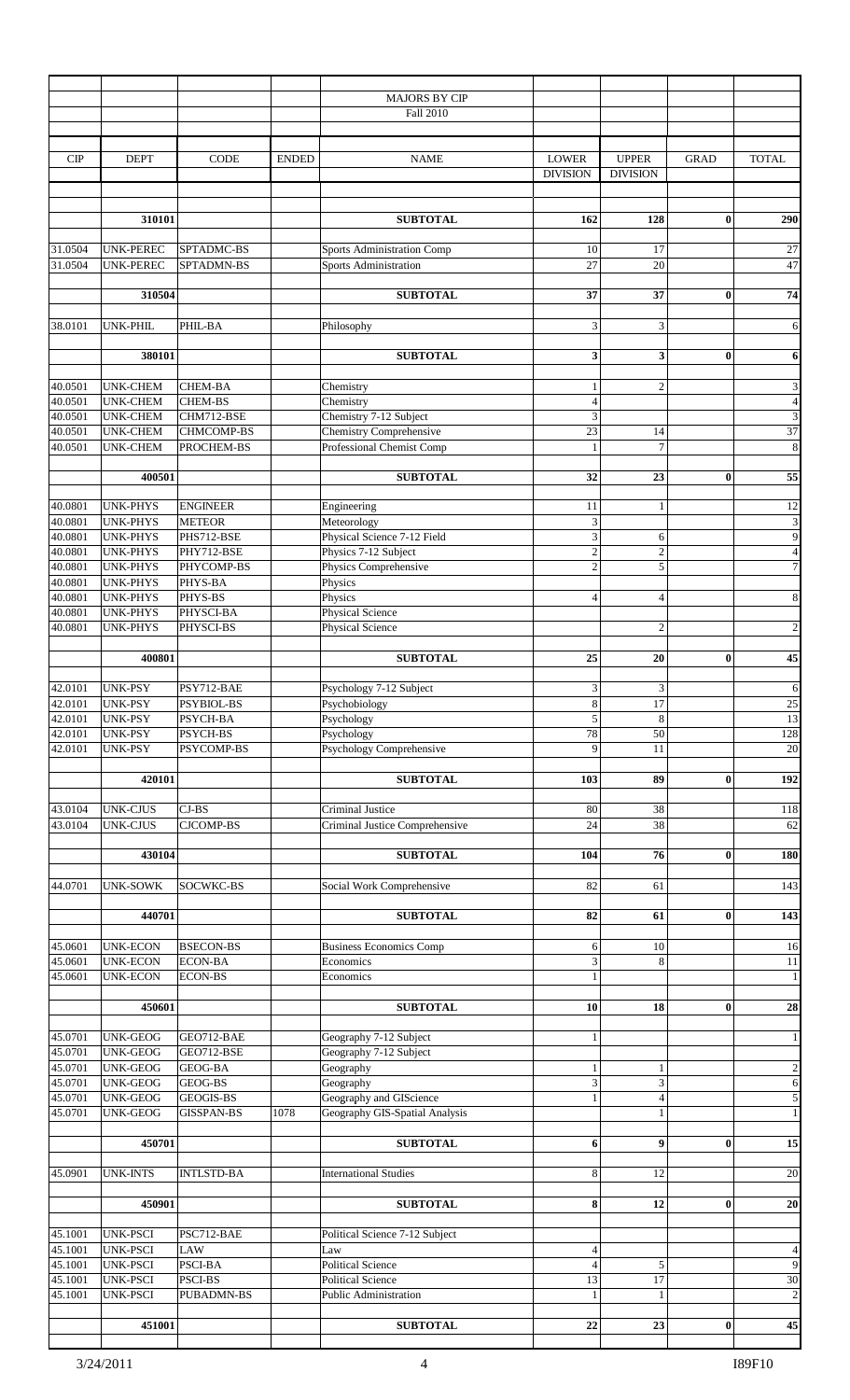|                    |                                    |                                   |              | <b>MAJORS BY CIP</b>                                                  |                                 |                                 |                |                          |
|--------------------|------------------------------------|-----------------------------------|--------------|-----------------------------------------------------------------------|---------------------------------|---------------------------------|----------------|--------------------------|
|                    |                                    |                                   |              | Fall 2010                                                             |                                 |                                 |                |                          |
|                    |                                    |                                   |              |                                                                       |                                 |                                 |                |                          |
| CIP                | <b>DEPT</b>                        | <b>CODE</b>                       | <b>ENDED</b> | <b>NAME</b>                                                           | <b>LOWER</b><br><b>DIVISION</b> | <b>UPPER</b><br><b>DIVISION</b> | <b>GRAD</b>    | <b>TOTAL</b>             |
| 45.1101            | <b>UNK-SOC</b>                     | SOC712-BAE                        |              | Sociology 7-12 Subject                                                | $\mathbf{1}$                    |                                 |                | $\mathbf{1}$             |
| 45.1101            | UNK-SOC                            | SOC-BA                            |              | Sociology                                                             | $\overline{4}$                  | 3                               |                | $\boldsymbol{7}$         |
| 45.1101            | <b>UNK-SOC</b>                     | SOC-BS                            |              | Sociology                                                             | $\mathbf{1}$                    | 9                               |                | $10\,$                   |
|                    | 451101                             |                                   |              | <b>SUBTOTAL</b>                                                       | 6                               | 12                              | $\bf{0}$       | 18                       |
| 50.0501            | <b>UNK-THEA</b>                    | THEATRE-BA                        |              | Theatre                                                               | 9                               | 10                              |                | 19                       |
| 50.0501            | <b>UNK-THEA</b>                    | THR712-BAE                        |              | Theatre 7-12 Subject                                                  | $\mathbf{1}$                    | $\overline{c}$                  |                | 3                        |
|                    | 500501                             |                                   |              | <b>SUBTOTAL</b>                                                       | 10                              | 12                              | $\bf{0}$       | $22\,$                   |
|                    |                                    |                                   |              |                                                                       |                                 |                                 |                |                          |
| 50.0701<br>50.0701 | <b>UNK-ART</b><br><b>UNK-ART</b>   | <b>ARTHIST-BA</b><br>ARTK12-BAE   |              | Art History<br>Art K-12 Field                                         | $\mathbf{1}$<br>25              | $\mathbf{1}$<br>21              |                | $\sqrt{2}$<br>46         |
| 50.0701            | <b>UNK-ART</b>                     | ART-MAE                           |              | <b>Art Education</b>                                                  |                                 |                                 | 30             | 30                       |
| 50.0701            | <b>UNK-ART</b>                     | <b>ARTONL-MAE</b>                 |              | Art Online                                                            |                                 |                                 | 5              | $\overline{5}$           |
| 50.0701            | <b>UNK-ART</b>                     | <b>ARTPT-MAE</b>                  |              | Art Spec- Prof Teacher                                                |                                 |                                 |                |                          |
| 50.0701            | <b>UNK-ART</b>                     | ARTSP-MAE                         |              | Art Spec-Acad Discipline                                              |                                 |                                 |                |                          |
| 50.0701            | <b>UNK-ART</b>                     | STUART-BFA                        |              | Studio Art Comprehensive                                              | 16                              | 8                               |                | 24                       |
| 50.0701            | <b>UNK-ART</b>                     | STUDART-BA                        |              | Studio Art                                                            | $\overline{4}$                  | $\tau$                          |                | $11\,$                   |
| 50.0701            | <b>UNK-ART</b>                     | VISCMD-BFA                        |              | Visual Comm and Design Comp                                           | 44                              | 44                              |                | 88                       |
|                    | 500701                             |                                   |              | <b>SUBTOTAL</b>                                                       | 90                              | 81                              | 35             | 206                      |
| 50.0901            | <b>UNK-MUS</b>                     | MSAD-MAE                          |              | Music Spec- Acad Discipline                                           |                                 |                                 |                |                          |
| 50.0901            | <b>UNK-MUS</b>                     | MUSIC-BA                          |              | Music                                                                 | 9                               | 5                               |                | 14                       |
| 50.0901            | <b>UNK-MUS</b>                     | MUSIC-BM                          |              | Music Comprehensive                                                   | 14                              | 14                              |                | 28                       |
| 50.0901            | <b>UNK-MUS</b>                     | MUSIC-MAE                         |              | Music Education                                                       |                                 |                                 | $\overline{4}$ | $\overline{\mathcal{L}}$ |
| 50.0901            | <b>UNK-MUS</b>                     | MUSICTH-BM                        |              | Musical Theatre Comprehensive                                         | $\overline{7}$                  | 4                               |                | 11                       |
| 50.0901            | <b>UNK-MUS</b>                     | MUSK12-BAE                        |              | Music K-12 Field                                                      | 29                              | 21                              |                | 50                       |
| 50.0901<br>50.0901 | <b>UNK-MUS</b><br><b>UNK-MUS</b>   | MUSPERF-BM<br><b>MUSTHRP</b>      |              | Music Performance Comp<br>Music Therapy                               | 5<br>$\mathbf{1}$               | 6                               |                | 11<br>$\mathbf{1}$       |
|                    |                                    |                                   |              |                                                                       |                                 |                                 |                |                          |
|                    | 500901                             |                                   |              | <b>SUBTOTAL</b>                                                       | 65                              | 50                              | 4              | 119                      |
|                    |                                    |                                   |              |                                                                       |                                 |                                 |                |                          |
| 51.0201<br>51.0201 | <b>UNK-CDIS</b><br><b>UNK-CDIS</b> | <b>CDIS-BSE</b><br>SPPATH-MSE     |              | <b>Communication Disorders</b>                                        | 40                              | 28                              | 33             | 68                       |
|                    |                                    |                                   |              | Speech Language Pathology                                             |                                 |                                 |                | 33                       |
|                    | 510201                             |                                   |              | <b>SUBTOTAL</b>                                                       | 40                              | 28                              | 33             | 101                      |
|                    |                                    |                                   |              |                                                                       |                                 |                                 |                |                          |
| 51.0999            | UNK-HSCI<br><b>UNK-HSCI</b>        | <b>HSCI-BS</b>                    |              | <b>Health Science</b><br>Medical Technology Comp                      | $\overline{2}$<br>8             | $\mathbf{2}$<br>$\overline{c}$  |                | $\overline{4}$<br>$10\,$ |
| 51.0999<br>51.0999 | UNK-HSCI                           | MEDTECH-BS<br>RADIOG-BS           |              | Radiography Comprehensive                                             | 46                              | 27                              |                | 73                       |
| 51.0999            | <b>UNK-HSCI</b>                    | <b>RESTHPY-BS</b>                 |              | <b>Respiratory Therapy Comp</b>                                       | 11                              | 5                               |                | 16                       |
|                    |                                    |                                   |              |                                                                       |                                 |                                 |                |                          |
|                    | 510999                             |                                   |              | <b>SUBTOTAL</b>                                                       | 67                              | 36                              | $\bf{0}$       | 103                      |
| 51.1199            | UNK-HSCI                           | <b>CARDVASPER</b>                 |              | Cardovascular Perfusion                                               | $\boldsymbol{2}$                |                                 |                | $\boldsymbol{2}$         |
| 51.1199            | <b>UNK-HSCI</b>                    | <b>CHIRO</b>                      |              | Chiro Osteopathy Podiatry                                             | 6                               | $\mathfrak{2}$                  |                | $\bf 8$                  |
| 51.1199            | UNK-HSCI                           | <b>DENTAL</b>                     |              | Dental                                                                | 9                               | $\overline{c}$                  |                | $11\,$                   |
| 51.1199            | UNK-HSCI                           | <b>DENTHYG</b>                    |              | Dental Hygiene                                                        | 6                               |                                 |                | $\sqrt{6}$               |
| 51.1199            | UNK-HSCI                           | <b>MEDICAL</b>                    |              | Medical                                                               | 22                              |                                 |                | 23                       |
| 51.1199            | UNK-HSCI                           | <b>MORT</b>                       |              | <b>Mortuary Science</b>                                               | $\overline{2}$                  |                                 |                | $\sqrt{2}$               |
| 51.1199<br>51.1199 | UNK-HSCI<br>UNK-HSCI               | NUCMEDTECH<br><b>NURS</b>         |              | Nuclear Medicine Technology<br>Pre-Nursing                            | 124                             | 19                              |                | $1\,$<br>143             |
| 51.1199            | <b>UNK-HSCI</b>                    | <b>NURSUNMC</b>                   |              | Nursing UNMC                                                          | $\mathbf{1}$                    |                                 |                | $\mathbf{1}$             |
| 51.1199            | <b>UNK-HSCI</b>                    | <b>OCCUPATION</b>                 |              | Occupational Therapy                                                  | 6                               | $\overline{c}$                  |                | $\,$ 8 $\,$              |
| 51.1199            | <b>UNK-HSCI</b>                    | <b>OPTOMETRY</b>                  |              | Optometry                                                             | $\mathbf{1}$                    |                                 |                | $\mathbf{1}$             |
| 51.1199            | UNK-HSCI                           | <b>PHARM</b>                      |              | Pharmacy                                                              | 10                              |                                 |                | $10\,$                   |
| 51.1199            | <b>UNK-HSCI</b>                    | PHYASST                           |              | Physician Assistant                                                   | 5                               |                                 |                | $\overline{5}$           |
| 51.1199<br>51.1199 | UNK-HSCI<br>UNK-HSCI               | <b>PHYTHRPY</b><br><b>RADTECH</b> |              | Physical Therapy<br>Radiologic Technology                             | 14<br>5                         | $\mathbf{2}$<br>$\overline{4}$  |                | 16<br>$\boldsymbol{9}$   |
| 51.1199            | UNK-HSCI                           | <b>VETMED</b>                     |              | Veterinary Medicine                                                   | 12                              | $\overline{c}$                  |                | 14                       |
|                    |                                    |                                   |              |                                                                       |                                 |                                 |                |                          |
|                    | 511199                             |                                   |              | <b>SUBTOTAL</b>                                                       | 225                             | 35                              | $\bf{0}$       | 260                      |
|                    |                                    | <b>BSADCMP-BS</b>                 |              |                                                                       | 267                             |                                 |                | 497                      |
| 52.0201<br>52.0201 | UNK-BSAD<br>UNK-BSAD               | <b>BUSADMN-BA</b>                 |              | <b>Business Administration Comp</b><br><b>Business Administration</b> | $\overline{4}$                  | 230<br>4                        |                | $\,$ 8 $\,$              |
| 52.0201            | UNK-BSAD                           | <b>BUSADMN-BS</b>                 |              | <b>Business Administration</b>                                        | 22                              | 47                              |                | 69                       |
| 52.0201            | <b>UNK-BSAD</b>                    | <b>BUS-MBA</b>                    |              | <b>Business Administration</b>                                        |                                 |                                 | 28             | $28\,$                   |
| 52.0201            | <b>UNK-BSAD</b>                    | <b>PREMBA</b>                     |              | Pre-MBA                                                               |                                 |                                 | 12             | 12                       |
|                    |                                    |                                   |              |                                                                       |                                 |                                 |                |                          |
|                    | 520201                             |                                   |              | <b>SUBTOTAL</b>                                                       | 293                             | 281                             | 40             | 614                      |
| 52.0205            | <b>UNK-ITEC</b>                    | <b>AVIASYS-BS</b>                 |              | <b>Aviation Syst Mang Comp</b>                                        | 24                              | 20                              |                | $44$                     |
| 52.0205            | <b>UNK-ITEC</b>                    | <b>CNSTMNG-BS</b>                 |              | <b>Construction Management Comp</b>                                   | 49                              | 46                              |                | 95                       |
| 52.0205            | <b>UNK-ITEC</b>                    | <b>INDDIST-BS</b>                 |              | <b>Industrial Distribution Comp</b>                                   | 72                              | 94                              |                | 166                      |